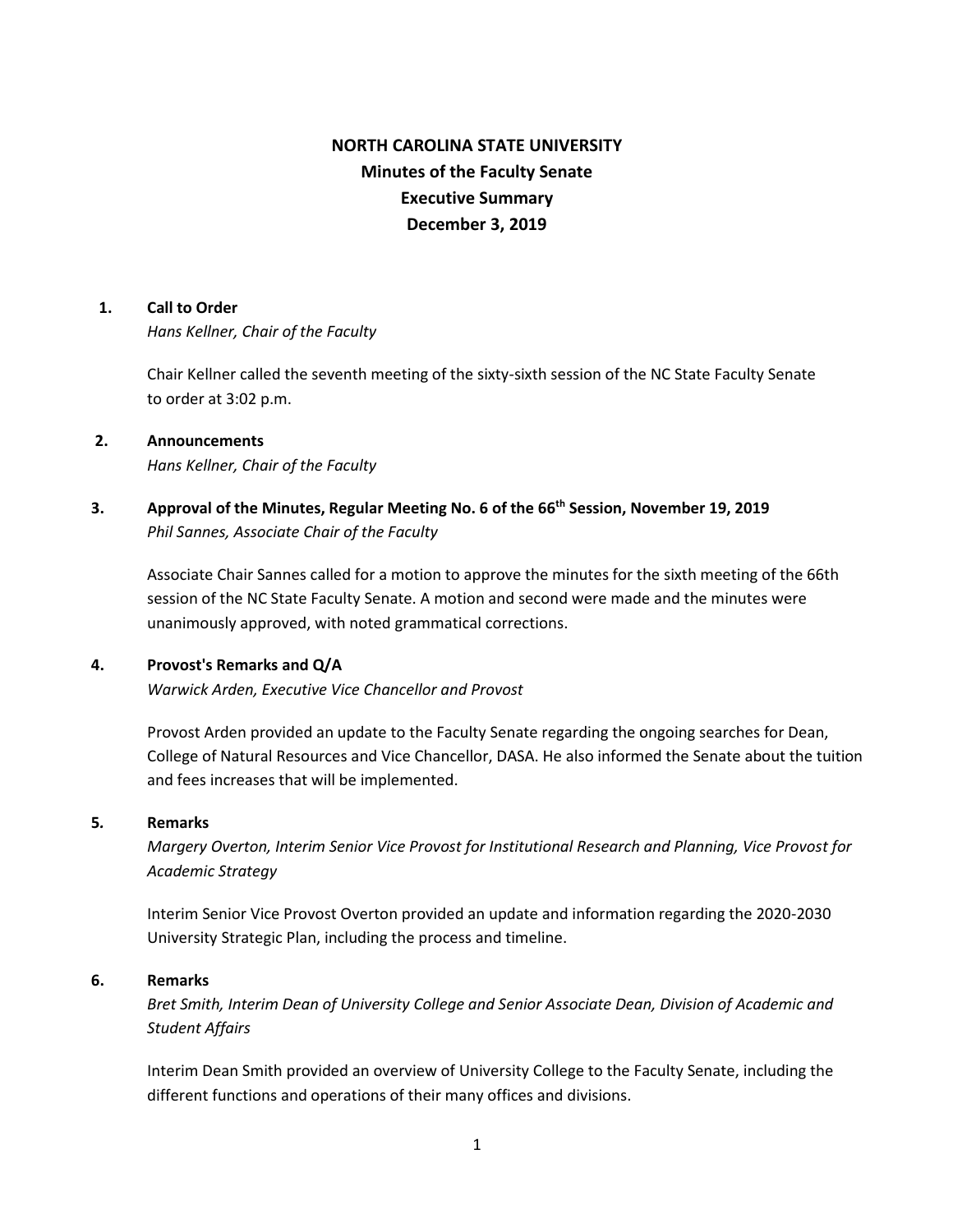# **7. Issues of concern**

 Faculty Issues of Concern can be submitted at any time to a Senator, the Chair of the Faculty, or to Faculty\_Senate@ncsu.edu

# **8. Adjourn**

Meeting was adjourned at 4:25 p.m.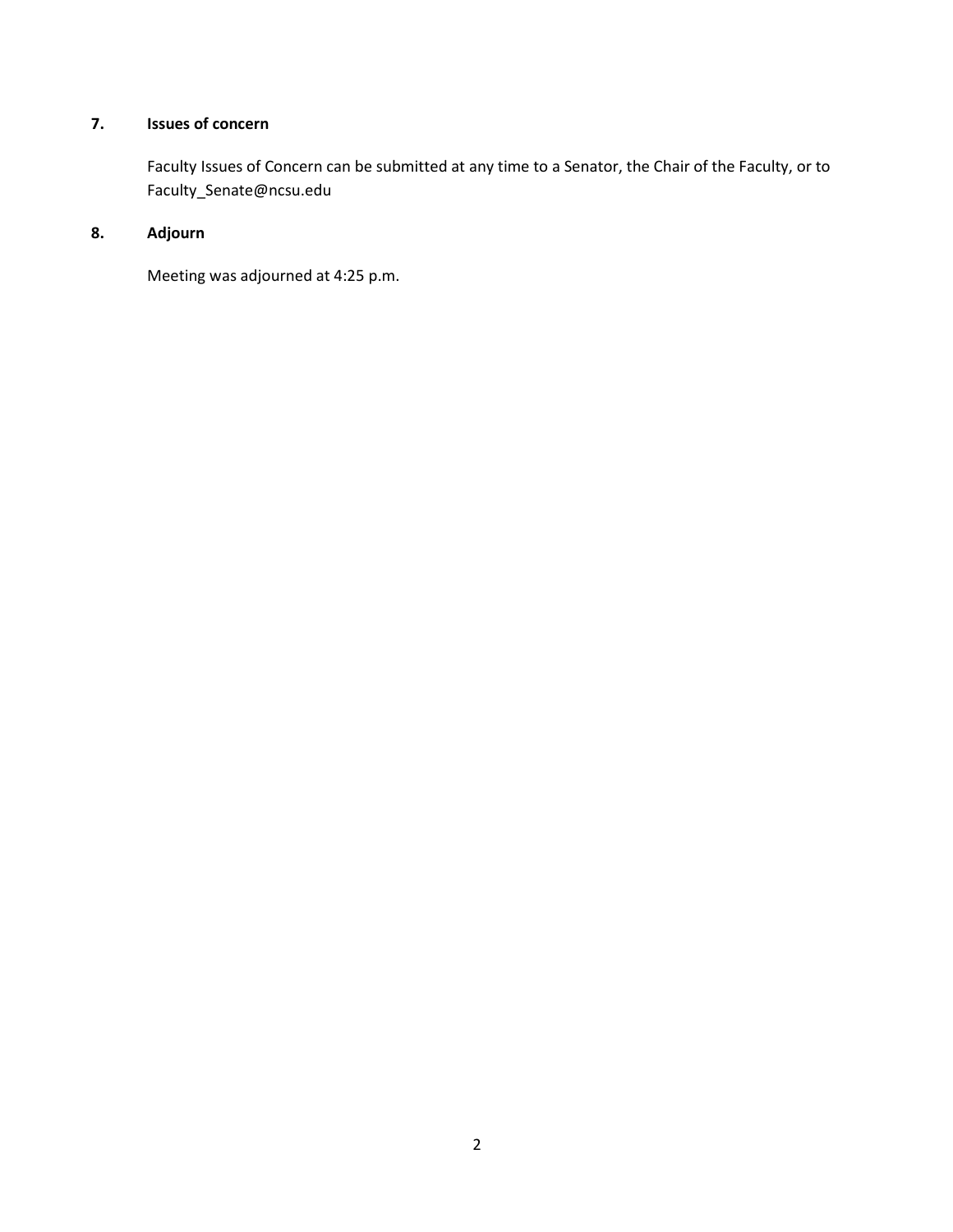# **NORTH CAROLINA STATE UNIVERSITY Minutes of the Faculty Senate December 3, 2019 3:00 p.m.**

| <b>Regular Meeting No. 7 of the 66th Session</b> | Faculty |
|--------------------------------------------------|---------|
|--------------------------------------------------|---------|

**Regular Meeting No. 7 of the 66th Session Faculty Senate Chambers December 3, 2019**

**Present:** Chair Kellner, Associate Chair Sannes, Immediate Past Chair Bird, Parliamentarian Funkhouser; Senators Ashwell, Aspnes, Bass-Freeman, Bernhard, Berry-James, Boyer, Carrier, Carver, Collins, Cooke, Darhower, Feducia, Flinchum, Havner, Jordan, Kirby, Kotek, Little, Lubischer, Lunardi, McGowan, Monek, Murty, Pinkins, Rever, Vincent, Williams

**Excused:** Senators Kuznetsov and Nelson

**Absent**: Senators Barrie, Fitzpatrick, Isik, Jacob, Kuzma, Liu, Parker, Thakur

**Guests:** Katharine Stewart, Vice Provost for Faculty Affairs, Courtney Thornton, Associate Vice Provost for Academic Personnel and Policy; Margery Overton, Interim Senior Vice Provost for Institutional Research and Planning and Vice Provost for Academic Strategy; Janice Odom, Director, Caldwell Fellows and Provost Fellow for Outreach and Engagement; Bret Smith, Interim Dean of University College

# **1. Call to Order** *Hans Kellner, Chair of the Faculty*

Chair Kellner called the seventh meeting of the sixty-sixth session of the NC State Faculty Senate to order at 3:02 p.m.

# **2. Introduction of Guests and Announcements**

*Hans Kellner, Chair of the Faculty*

 *See the back of the agenda each week for committee activity and announcements.*

#### **Announcements:**

- 1. Thursday, December 5th Wind Ensemble Holiday Concert in Stewart Theater at 7:00 p.m.
- 2. Friday, December 6th Choral Holiday Concert in Stewart Theater at 7:00 p.m.
- 3. Saturday, December 7th Accapologie (an acapella co-ed group that has been around since 1994) will perform in Stewart Theater at 7:00 p.m.
- 4. There is a Photography Show at the Gregg Museum through December 29th called "Southland: Photographs on and about the New South."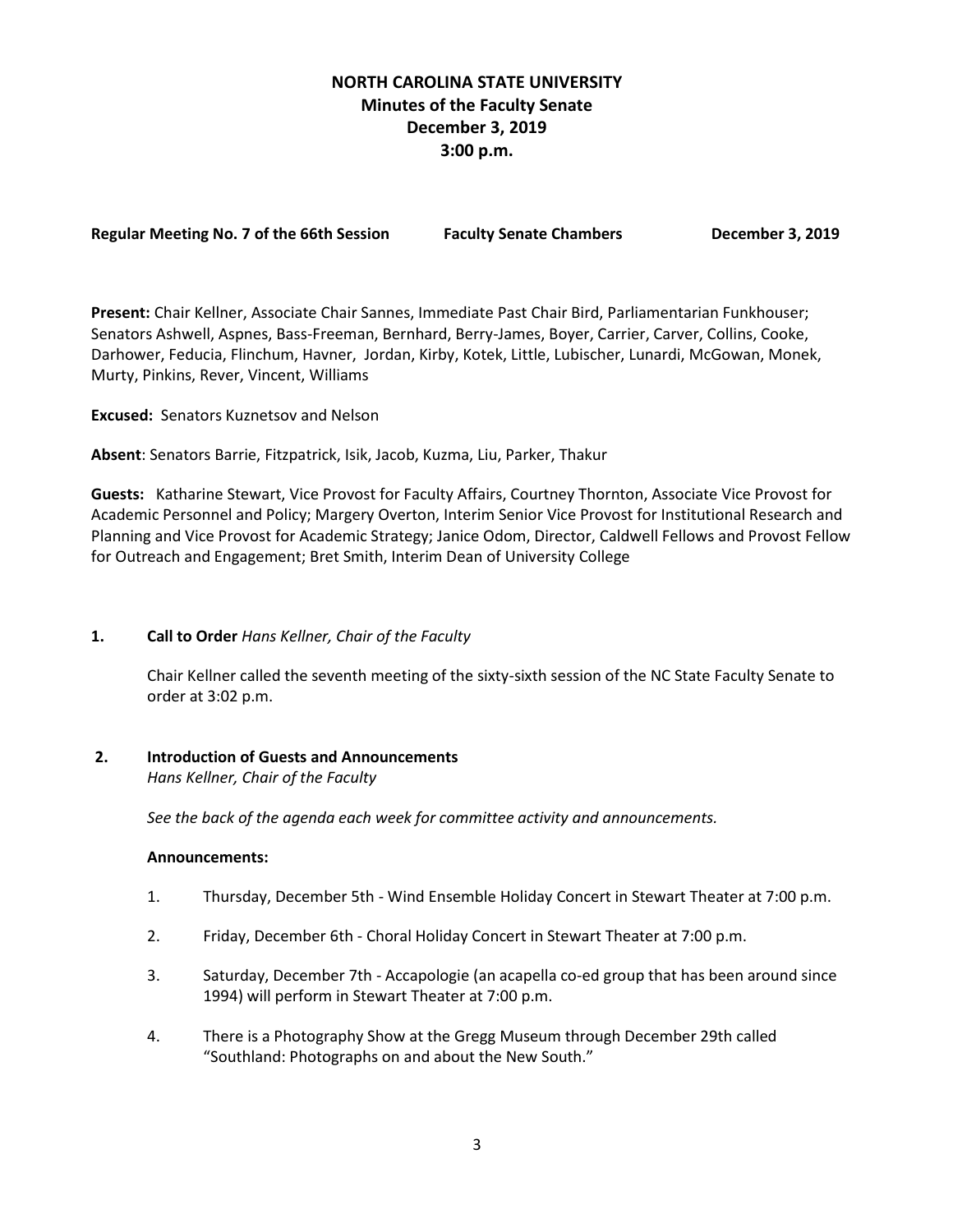- 5. A Faculty Assembly meeting occurred on Friday, November 29th that Dr. Kellner was able to attend. He presented a brief summary regarding the presentations that were presented at the meeting.
- 6. At the next Faculty Senate meeting on Tuesday, January 7, 2020, a group photograph will be taken of the Faculty Senate. The location will be in the Library, which will be specifically announced at that time.

# **3. Approval of the Minutes, Regular Meeting No. 6 of the 66th Session, November 19, 2019** *Phil Sannes, Associate Chair of the Faculty*

Associate Chair of the Faculty, Phil Sannes, called for a motion to approve the minutes for the sixth meeting of the 66th session of the NC State Faculty Senate. A motion and second were made and the minutes were unanimously approved, with noted grammatical corrections.

# **4. Provost's Remarks and Q/A**

*Warwick Arden, Executive Vice Chancellor and Provost* 

The Provost spoke briefly about free speech and speakers on campus and the need to help our students understand the fundamentals of free speech as being the ability to have folks on campus who have differing views and not limit this freedom as long as there is no violence or threats of violence. He asked the Senate, in light of anticipating a difficult year in 2020, to help students understand the importance of civil dialogue and the importance of having an open, yet positive and supportive intellectual environment.

Regarding searches that are underway: **Dean, College of Natural Resources**. Paul Lunn, Dean of the College of Veterinary Medicine is chairing the search committee. First meeting in October; candidates on campus late February or early March, 2020. **Dean, Vice Chancellor and Dean, Division of Academic and Student Affairs**. Committee charged earlier this week; candidates on campus mid-spring 2020; Louis Hunt is chairing this search.

Provost Arden announced that Katharine Stewart will present her comprehensive five-year review of the Office of Faculty Affairs on Wednesday, December 4<sup>th</sup> at 1:30 p.m. in the Mountains Ballroom in Talley Student Union.

As an update on Tuition increase: Board of Trustees approved for tuition a 2.5% increase. "We were given a 3% cap this year, which only applies to in-state undergraduates who are incoming freshmen. Notable that we are the only university in the system who did not request the full 3% increase. The other categories: 3% for undergraduate non-residents, a 2.5% increase for graduate residents, and a 4% increase for graduate non-residents. These resources will result in somewhere around \$7 million. Those funds will be used in this way: One third of the funds will be allocated to needs-based financial aid (calculate the amount required to cover the increase in tuition); 23% will be provided to hold the graduate student support plan harmless; about 14% will be used for faculty promotional increases; the remaining 29% used to improve quality and accessibility for educational experiences across campus."

Regarding the update on Fee increase that has been approved, Provost Arden added, "We were given a 3% cap. We are applying this to all students, who will all pay the same fee. We came in at .98%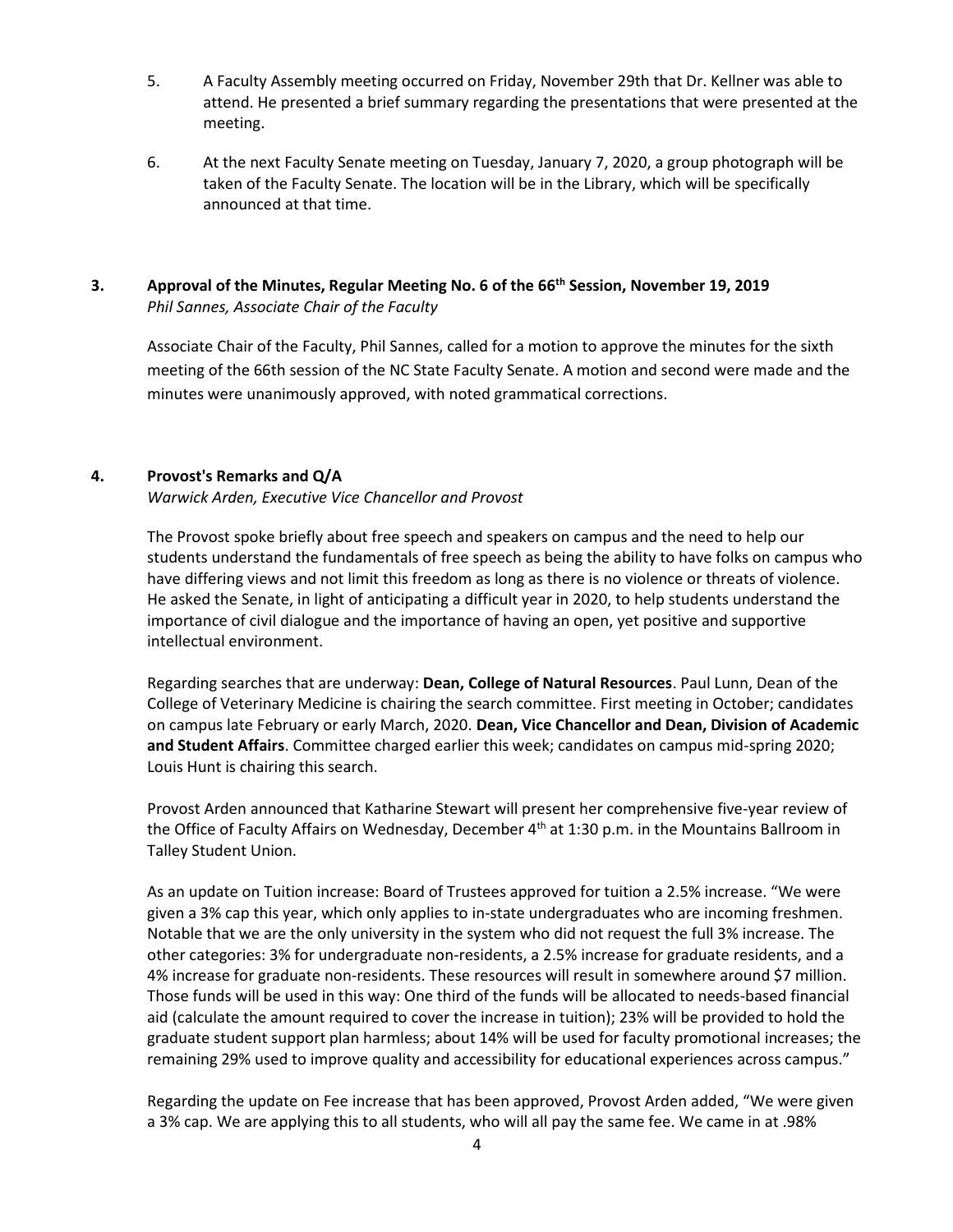increase, one of the lowest increases proposed by any campus."

Provost Arden reminded the Senators that Commencement is December 19<sup>th</sup>. "The speaker will be Dr. Roper, the Interim President of the University system and an Honorary degree recipient will also be named." He added that the recipient is an internationally-known architect, who graduated from NC State's School of Architecture in 1972, where he received his bachelor's degree.

### **Questions**

*Senator Feducia:* Earlier in November, I think a lot of the people who are on the State Advisors list serve received an email from the Counseling Center. I don't know if you happened to see this, but I wanted to read a little of it because it pertains to what you were talking about initially. It says, "there has been a significant increase, 53%, in reports since this time last year. Those reports are showing increased risk of crisis concerns. The counseling center has seen an unprecedented spike in students seeking services this fall. The center has already seen over 3600 unique students through November 18th." So they haven't even gotten to finals for the fall semester yet. So I think we are all aware that the Counseling Center is strapped for being able to provide services. What are the conversations that are ongoing to make sure that students are able to get help?

Provost Arden responded that this is something that he talks about regularly with many people, including the Director of the Counseling Center and the Interim Vice Chancellor of DASA. "When you look at the data, which is either visits, unique admissions, or hospitalizations, it is absolutely worrisome. We are no different from 20 other major universities in the country. This is a national trend, not only an NC State issue. Most major universities are wrestling on how to deal with this. In the last eight years, we have put significant resources into counseling. As an indication, we have gone from 19 full time counselors and no full-time, on staff psychiatrists, to 34 counselors and three full time psychiatrists, and they're still barely keeping up. So this is an issue of significant concern to me. We are willing to put more resources in, but I think there's a broad awareness that the solution is not just simply continue to employ more and more counselors. We have to figure out a more holistic solution. That's why I think you've heard Dr. Zapata and others talk about our wellness initiative. That's part of what this is aimed at, is a holistic look at physical, social, emotional, mental health; all the things we talk about regarding students and healthy living."

The Provost added, "This is a significant issue, and one that worries me on a regular basis. I am committed to investing more as necessary, but I feel that if all we do is simply hire more counselors and hire more psychiatrists, we are not really addressing some of the root causes. It's a tough one and a lot of folks are struggling with exactly the same thing. There's always a peak; the biggest peak is always the fall, so November/December is a peak, just before Christmas, which is what we are seeing. It's a little bit better in the spring, but we will see another peak as we get closer to exams in the spring as well. So trying to figure out what some of the drivers here are, I think, is going to be critically important. I would also venture a guess that this is going to be a tough year, because we are socially very divided in many ways. I think those conversations, which maybe our generation had, and our parents seem to have; the current student body finds as a very emotionally challenging conversation."

Provost Arden reminded the Senators in their day-to-day activities, to be open to students. "If you think students need care, contact the appropriate channels. By all means, ask them if they're okay. If you find they're missing class, they're isolated, sitting in a different area or just not paying attention, or they've always been on time but now they're later every day, by all means reach out and ask them if they're okay and is there anything that you can do. You're not a professional psychiatrist, but you can reach out and offer to guide them into the right direction. I think it's an important thing that we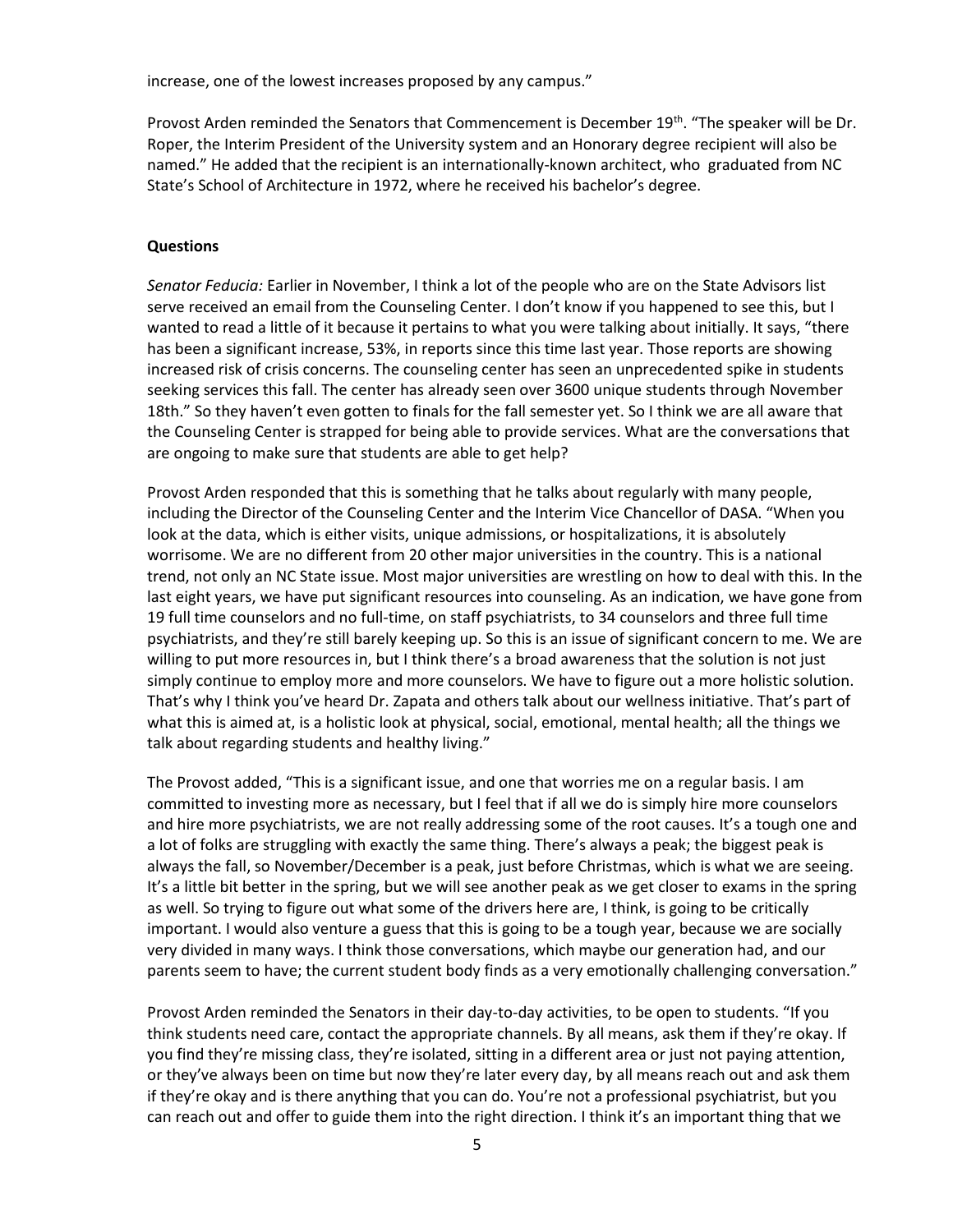can do." He also encouraged them to have open conversations. "It's a tough one, but the reality is that many of the emotional stresses that our students face, they're going to face when they graduate and go out into the world. So some people question how much should we be protecting them, knowing that they're going to have to deal with these issues. I would say this is a particularly vulnerable time in their lives; they haven't fully developed all of their coping mechanisms and coping skills. I do not feel like we are treating our students like snowflakes because we are providing the support services that they need. It's absolutely a challenge and is something I worry about."

*Senator Feducia:* Are there specific conversations you're having, leading up to what's going to happen in 2020?

Provost Arden responded yes, there are. "I was talking with some folks yesterday and we are putting together a couple of different conversations or plans. One is going to be sort of a peer-to-peer program, which we've adopted from the University of Illinois, that encourages open conversations and open dialogue techniques between students. We are also looking at having more diversity education, not just racial diversity, but diversity of thought and background and so forth. The other thing that we are going to begin tackling, and it worries me because it's just a very difficult conversation to have, is a conversation with our students about open dialogue with each other; how to listen, how to have a conversation, how to have differences without those differences becoming extreme. So we are developing a model through outreach and engagement, looking at having a model across the state where we begin these difficult conversations. We are looking at mirroring that on campus, trying to teach students how to have difficult conversations. It's not all about demonizing the other person and removing them from your presence; that shouldn't be what that is about. If you have thoughts on any of these issues or if you read about things that other universities are doing, please bring it to my attention or OIED. We don't pretend to have all the solutions."

*Senator Berry-James:* You were saying that students are experiencing challenges their whole life, and I was thinking that faculty are also experiencing the ebb and flow of life, and how difficult that is, especially around this time period. So I hope that some of the plans include help to support faculty, because they are part of the Wolfpack family. Additionally, I had a student call me on a Sunday afternoon and he answered the phone when I called him back. So I called the on-campus services and really didn't get through. On-campus services said that I should call campus police.

Provost Arden: Which service did you call? The Counseling Center?

*Senator Berry-James:* I called the service that the student had been engaged with previously on campus about some of his issues. I wonder is there a 24-hour, seven day a week service opportunity for faculty who do that and have a student have a student calling and crying and having a crisis and you try to get the student help

Provost Arden responded that he would like to track this down with the specifics regarding this issue.

*Senator Berry-James:* Yes. If we can get more information to the faculty so we know what to do.

*Senator Williams:* The Board gave us this one-time opportunity to create this campus security fee and it was turned down?

Provost Arden responded that the Chancellor over-rode that and recommended it to the Board, and the Board approved it. "So that is a \$10.40 campus security fee. We offset that by a \$3 decrease in one of the campus centers fees. So it's a net \$6.40 increase, and even including that increase, the fee increase is less than 1%. We felt strongly about doing that because it included several important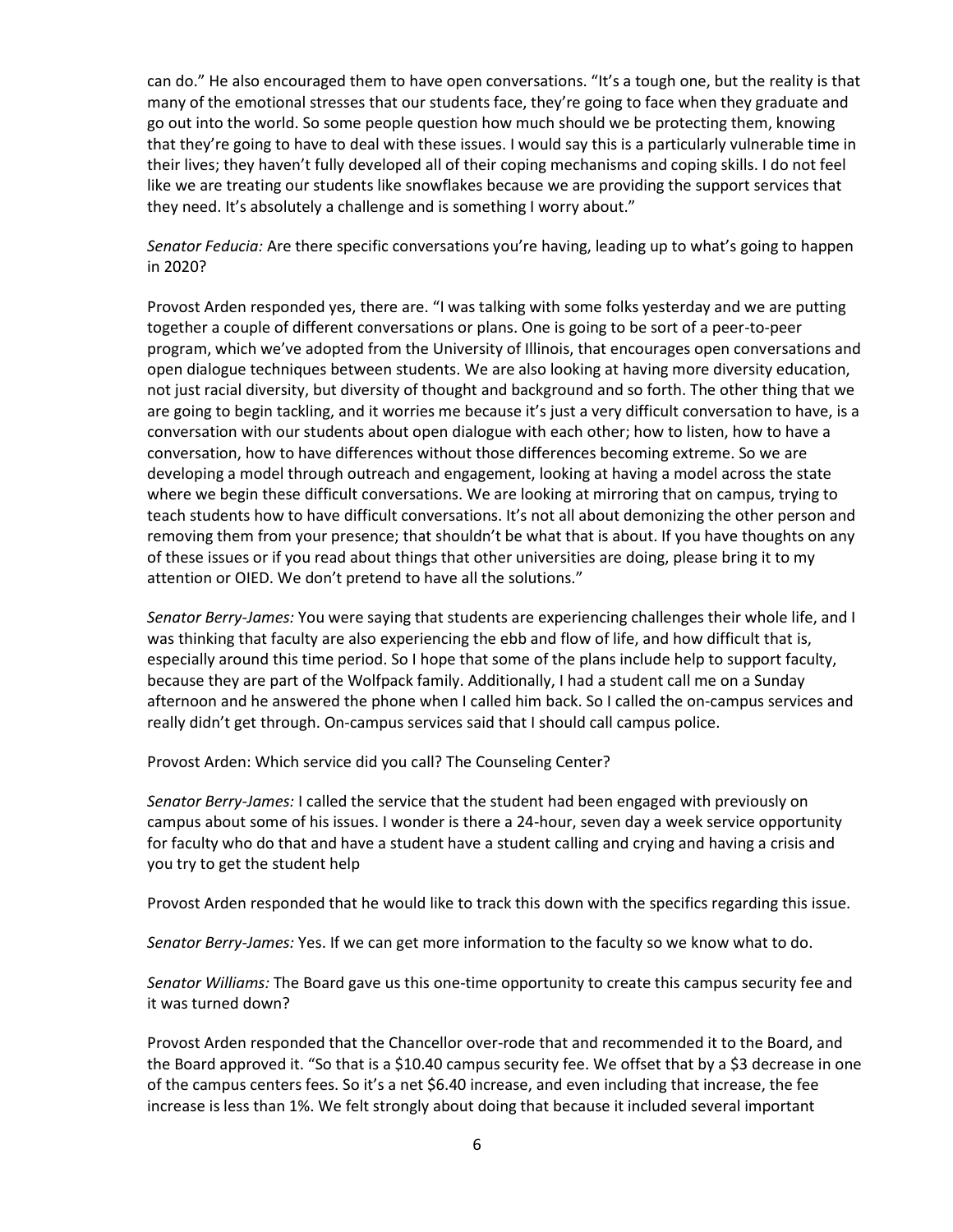student support positions. There's a whole history there to understand why the students felt that way about the fee, but at the end of the day we felt it was an important thing."

*Senator Williams:* I'm glad it passed.

#### 5. **Remarks**

*Margery Overton, Interim Senior Vice Provost for Institutional Research and Planning, Vice Provost for Academic Strategy*

SVP Overton spoke to the Faculty Senate regarding the upcoming process for the new Strategic Plan. She added that she is serving as co-Chair of the process, along with the Provost. She pointed out that Kelly Wick is attending today and is assisting us in many details with the Strategic Plan. She opened the floor for questions and discussion relevant to the subject.

# **Discussion / Points Addressed**

*Senator Lubischer:* We understand that there has been work on creating a certain number of categories and then there will be task forces created to flesh those out.

SVP Overton responded that yes, they started the process formally with a meeting in September where the intent was to get the ideas that would generate buckets around the task forces that we are going to set up. "We are modeling a lot of what we are doing in this round of the strategic plan off of the successes of the first strategic planning process that was led by the Provost. We did exactly that to launch things. Where we are currently is we have our set ideas (buckets). The Provost has pushed it up to the Chancellor, who has spoken to the Executive Cabinet who made requests for refinements. Those have been done and we are currently close to naming the task forces. We had about 160 people involved the first time, and we plan to be just as inclusive this time with all groups represented. Anticipate having nine task forces and those will have co-chairs, which are un-named at this time. There may be 15-20 members on each task force."

She added that we will continue to focus on student success and are thinking about how we push out work. "We are going to be directing the task forces in the questions they should be focusing on; we will push out themes and questions when the task forces are named. We hope to get them named and the task forces charged in January. We are planning to develop a website for each of the task forces. These websites will be populated with the charge, the membership and a portal where anyone can put in questions or comments or ideas. Meetings are open so schedules will also be posted on the websites, as well as the White papers from the task forces. There will be a committee made up of the co-chairs so that we will be meeting time to review the ideas to eliminate overlap and redirecting conversations as needed."

SVP Overton added that one thing that is different this time is that there will be more time and less pressure for the task forces to complete their work. "Current plan ends May, 2020, and SACS likes to see continuous planning, but a few months is not a huge deal. So a rollout in the fall of 2020 is likely. Conversations like this in Faculty Senate are an important piece as well, to keep this group in the loop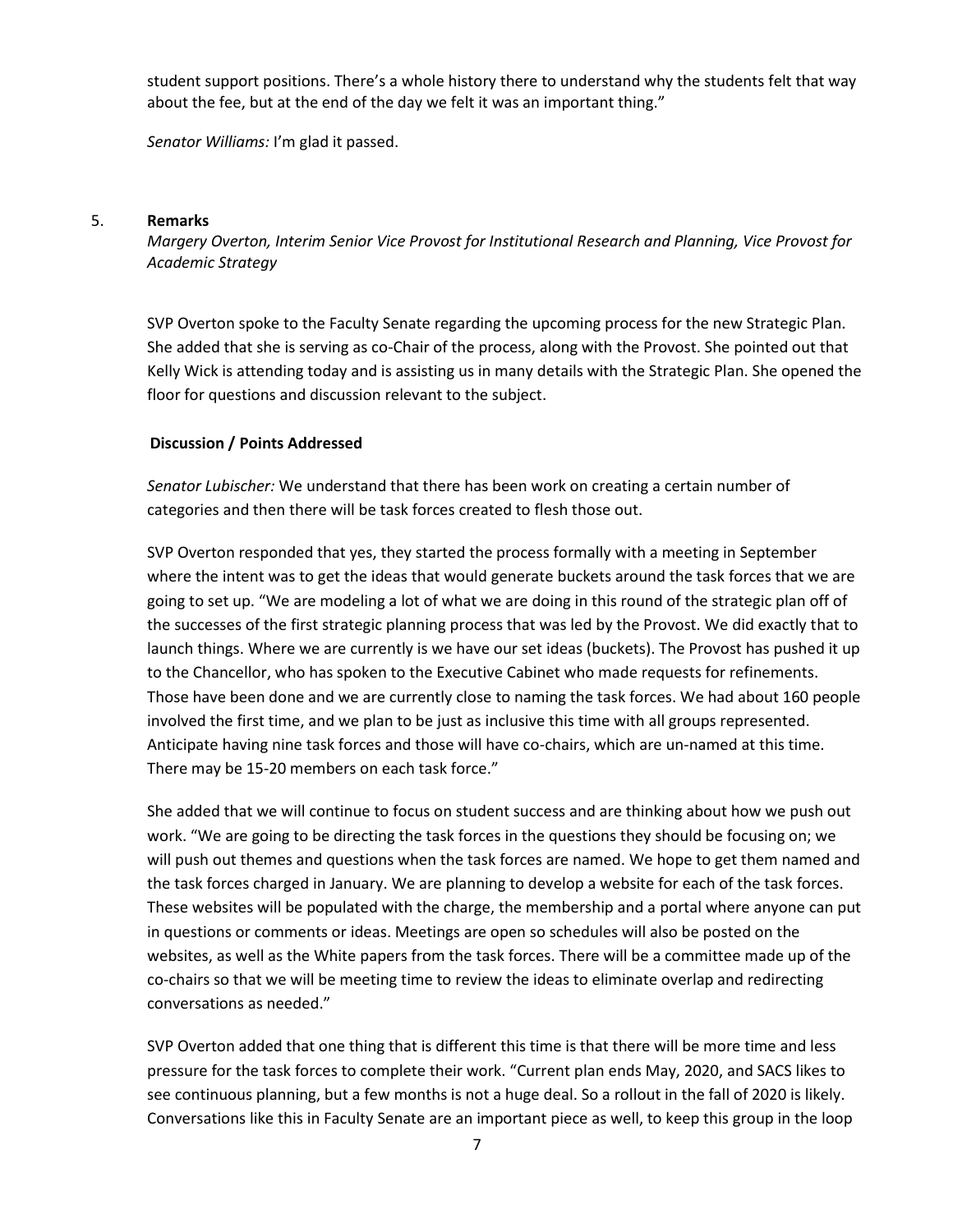and that building on the continuum and the successes of the current Strategic Plan is a big advantage, as well as having the same University Administration."

*Chair Kellner:* So we've gotten to the point at which the committees produce their White Papers, in terms of process. At that point do you go behind the curtain? That was the expression that was used 10 years ago.

SVP Overton: We used that term? That's where it became a little more opaque.

*Chair Kellner:* Yes. I was on a very active committee that simply was zeroed out when it came time for the final document. So I am wondering what you have to say to that? What is the process beyond the process?

SVP Overton asked which committee were you on?

*Chair Kellner:* Comprehensiveness and Interdisciplinarity.

SVP Overton responded that she does not remember going behind the curtain, but that could be where she sat in the process. "So I acknowledge that it may have looked like that. One thing that I will say that is different this time is that committees started last night in September or October, optimistically asking them to give us their reports before the end of the semester. They begged for more time; they gave them to us in January. The Chancellor was committed to taking this to the Board of Trustees meeting in April. So there was a lot of time pressure, and if things got a little truncated, maybe they did. This time, we are planning to take the Strategic Plan to the Board of Trustees in September. We've also been told that if we don't make it until November, it's going to be okay."

Provost Arden added that our current plan technically ends in May, 2020. "What SACS likes to see if continuous, ongoing planning. A few months is not a huge deal, for the most part. It will be a 2020- 2030 plan. The Chancellor has made it clear to me that there's no pressure to have it done by April or maybe even September; it's more important that it's done well."

SVP Overton expressed concern about the gap next summer and that it is important to schedule so that it's not all done behind the curtain and then unrolled. She added that things like inviting them today to talk about it with the Senate will keep this group in the loop with conversations.

*Chair Kellner:* How does this projected Strategic Plan relate to the current Strategic Plan? What will the transition look like? Is it going to be an overlap, continuing the process created or has the current Strategic Plan pretty much vanished? What is the relationship between the new one and the current one?

SVP Overton responded that we have had a lot of successes with our new Strategic Plan and she doesn't think we will be doing ourselves a service to say that everything ends and we are going to start again. "We are very fortunate in having the same Provost and Chancellor, so it's really a continuum of planning and building on the successes that we have. We will have overlapping goals, but we will probably have new emphasis on what we need to do to achieve them, and it may well emerge that there is something else that we need to really focus on and bring to a higher level that didn't get as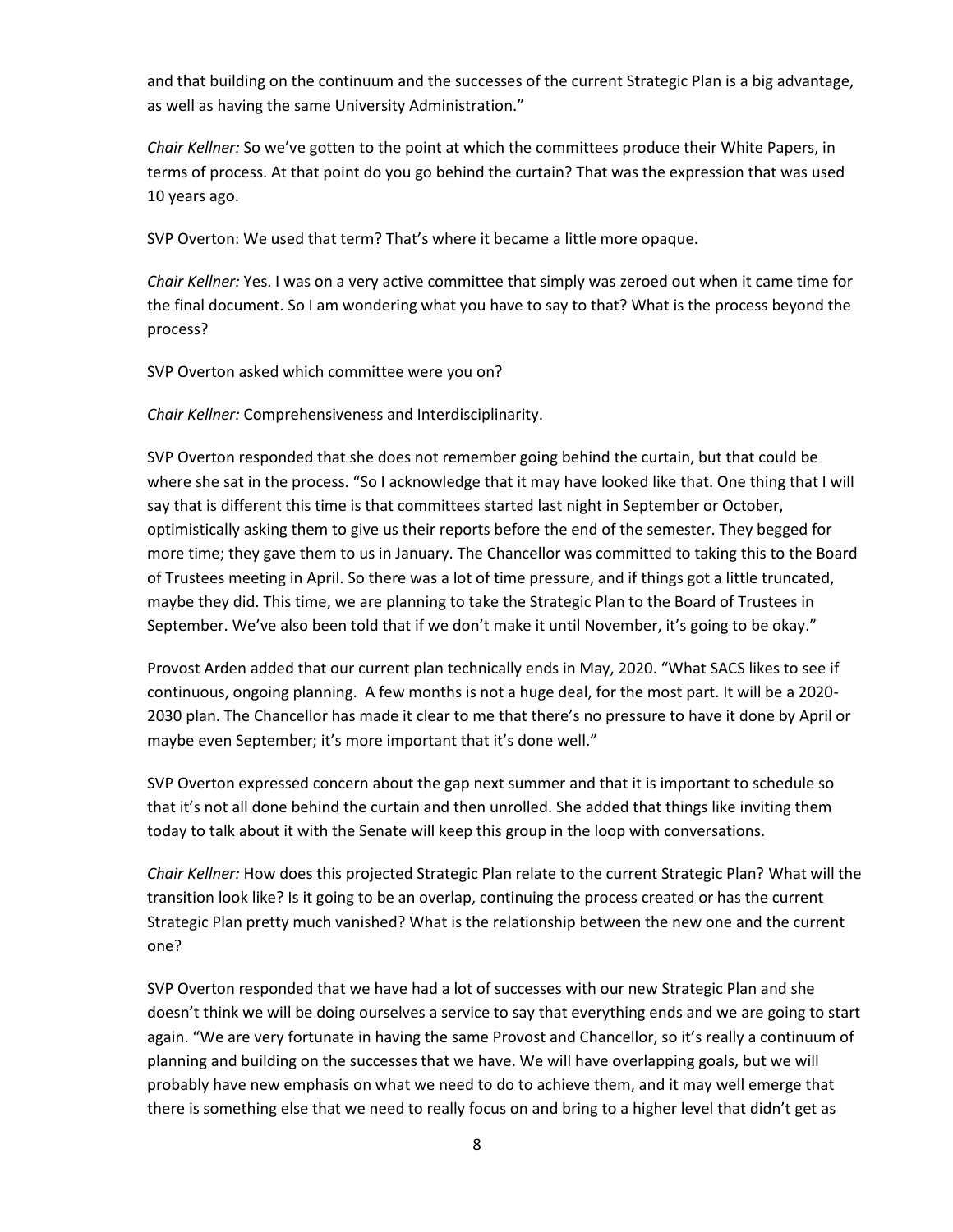much attention. I think it is a continuous process, and I don't think you chop things off and start over again if you don't need to."

Provost Arden added that at the end of the day, the current plan is built around core elements of the university; students, faculty, our investment in partnerships, etc. "So you can expect those not to change dramatically, but perhaps maybe in flavor. You will see a lot more around some qualitative elements that characterize the NC State undergraduate education. What are the transcendent skills we are trying to get into our students that will help them not just get their first job, but have successful careers. It builds on the previous plan."

*Past Chair Bird:* So we had five goals last time. Is there any thinking about how many goals there will be this time?

SVP Overton responded that it is a struggle. "It might be three, it might be five. You bring a good point that could be discussed, which is how do you go from nine task forces to five goals. In the last process, many of the White Papers talked about similar things."

*Senator Williams:* Will the task forces be given some guidance? You've been involved in this for ten years so you must have some idea?

Provost Arden and SVP Overton responded that yes, guidance will be given and the Provost will meet with each task force. "On the backend, we will pre-format the way we want the report to come back to us. We will have the initial charge meetings with the task forces, but I continue this work and will be available to talk to them if there is background history that will help the process."

#### 6. **Remarks**

*Bret Smith, Interim Dean of University College and Senior Associate Dean, Division of Academic and Student Affairs* 

Interim Dean Bret Smith provided an overview of University College. He stated, "There are three branches of University College – academics, including exploratory studies, which is the second-highest incoming enrollment behind engineering for students who are still exploring what they want to do. There are two departments – Health and Exercise Studies and Music. There are 12 minors and 2 certificate programs. They have operational responsibilities across the university to support things that everyone is involved in. The office of Courses, Curricula, and Academic Standards does not set policy; it supports the university-level committees who make recommendations to the Provost. It is faculty-led. University advising overlaps with some of the exploratory studies advisors. We help students who are re-deciding what their major might be and we also help advise transfer students who had specific curricula questions. There is also drop-in advising for students who have questions and their advisors are on semester or summer break. This group also provides advisor training for faculty advisors and for full-time advisors who support our students. Another aspect of operations is advising technology and supporting the GPS platform and helping colleges and departments and programs harness that potential."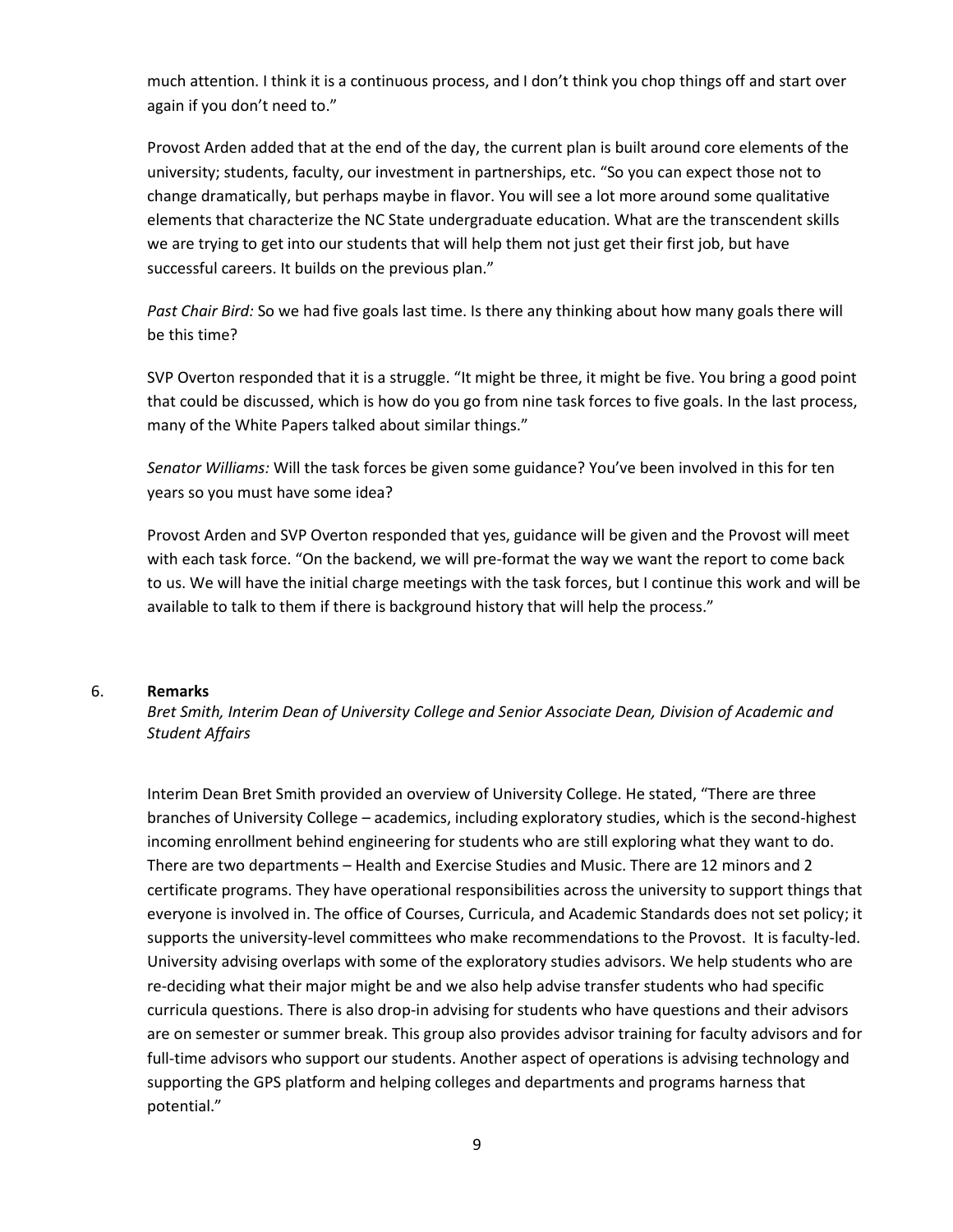Interim Dean Smith added that UC does a lot of detail work and there was a discussion started last January with the Associate Deans that was prompted by some of the curriculum processes, in particular, the course inventory management system. "One of the areas that has been conflated is the C-syllabus. Instead of transferring information into the system, technically it ties the syllabus to the university level of the approval of the curriculum. That should not be, because the syllabus is a faculty document. UCCC also has the responsibility to review sample syllabi for a course, which has led to a number of things that are a little mixed up with wording or the use of a phrase. The course should stand independently, and that should be the focus of that discussion. One of the things the Associate Deans recommended was maybe the approval of the syllabus in terms of does this meet the regulation, maybe that should stop at the college level and the college would sign off. That was the original impetus behind making some updates to the syllabus. Along the way, a few things were discovered that didn't need to be there that were there. We have recommended dropping things that are better-handled elsewhere. There are suggested revisions, based on input from the Associate Deans, who worked with their college committees last spring. The information was shared at UCCC and at QUE because it is very important for those discussions to take place."

### **Questions/Discussion**

*Senator Lubischer:* There is still some confusion regarding the role of UCCC and QUE. The determination that this is an appropriate course at the appropriate level with the appropriate content, seems to me to be much more appropriately done in the disciplinary home.

Interim Dean Smith agreed that the departments and colleges are where the real issues are dealt with. The problem is when you conflate the syllabus with that, which is what is happening. He added that it is not the office of Courses and Curricula that checks the syllabus, it is the committee. So you do run into exactly the issue you are concerned about.

He added that an issue is that people forget is because the syllabus is attached, the system has the latest version of the syllabus, and it does not. "There is no archiving ability in the system. The actual regulation talks about if you're running multiple sections of a course, you have to look at a representative syllabus. There are syllabi attached to courses that are 10-12 years old that are not relevant at all, and the colleges and departments are in a better position to know that and to manage that than the university-level committee."

*Chair Kellner:* Can you remind us about what SACS has to say about syllabi and the approval of these things? Does SACS require a university-level approval of syllabi?

Interim Dean Smith responded that he doesn't know that they do. "I can't answer that specifically."

*Chair Kellner:* In other words, this is essentially a local, NC State, institutional issue?

Interim Dean Smith responded that policies, rules and regulations are kind of a combination. You have to deep dive into the history. In some cases it is SACS, in some cases, it is the system office that triggers that, and in some cases it's something that we, locally, have said this is part of NC State. He added, "The job of the university-level committees is to make recommendations to the Provost. That is how the committees are structured, that's how they're charged."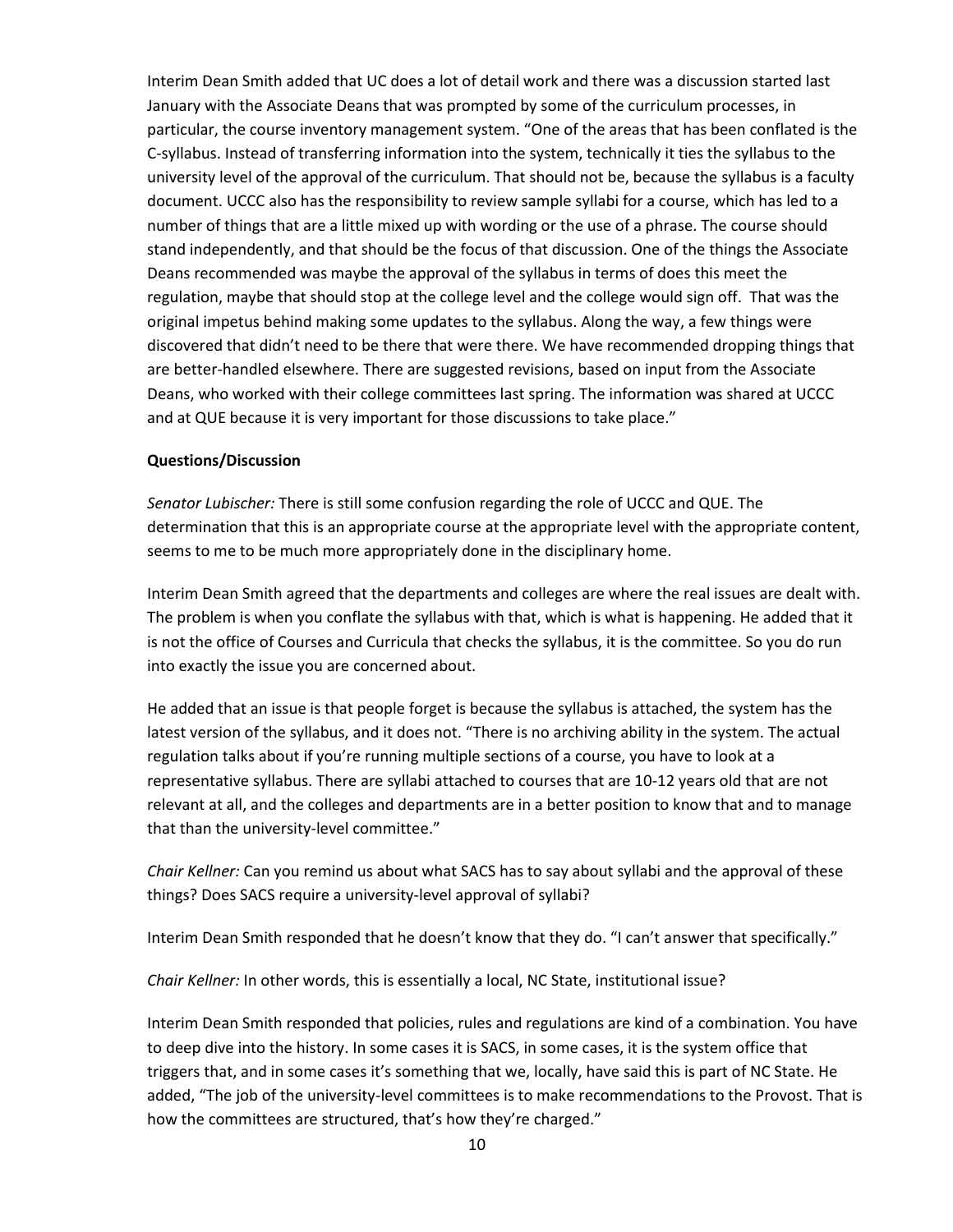Past Chair Bird: As part of the Counseling process, do we have relationships with students who enter into the community colleges that we have partnerships with? Do they receive academic counseling when they enroll so that they know what they need to do?

Interim Dean Smith responded that this is still a work-in-progress and is being done through the admissions office and through Louis Hunt's office. "What I have done from the University College side is because a lot of times there are complicated questions and we can frequently act like the gobetween. Sometimes where students think they are going, and the choices that they make in community college do not end up materializing. They could then inadvertently cost themselves a semester or two or three by making decisions based on an 8-semester display. With some academic advising, their decisions can be better informed. We do that as they refer to us, but we do have room to improve in that area."

*Chair Kellner:* You mentioned that you were going to merge your graduate and undergraduate advising situation?

Interim Dean Smith stated "No. That is for Fellowships."

### *Senator Murty:* (inaudible)

Interim Dean Smith responded that it depends on the awards, because of the awards are put forward by the university. The other part of joining those offices for the external fellowships is to have conversations with each of the departments or programs, and be more proactive about building those bridges and relationships.

*Senator Feducia:* There were rumors that once the GEP reviews are done, QUE would be absorbed by UCCC. Is that going to happen?

Interim Dean Smith responded that he does not know. "That will depend, in part, on directives from the Provost. I certainly am open to conversations or initiating conversations with the Provost. Last fall, we had almost 400 courses that had not been reviewed to go from GER to GEP. By April, we will be done. So as a result of working with the associate deans to make sure we had a process that made sense and was manageable for them, they committed to doing it in two years. It will be done, ahead of schedule, this year. That is commendable on everyone's part."

*Senator Williams:* My committee got an issue of concern involving the advising platform. There is some confusion on the part of the faculty.

Interim Dean Smith responded that part of this has to do with how students have changed, what best practices are, etc. "We are fortunate to have Carrie McLean as the Assistant Dean of Academic Advising. She speaks nationally about student support, and she is amazing. One of the issues has to do with the fact that advising notes can be in about three different locations." He added that the old way was that if you used notes, to put them in the University system. They are frequently only accessible to the person who put the notes in. We need access to this continuity of care in order to support students; that is what GPS brings. This is currently the best solution that is available for our needs.